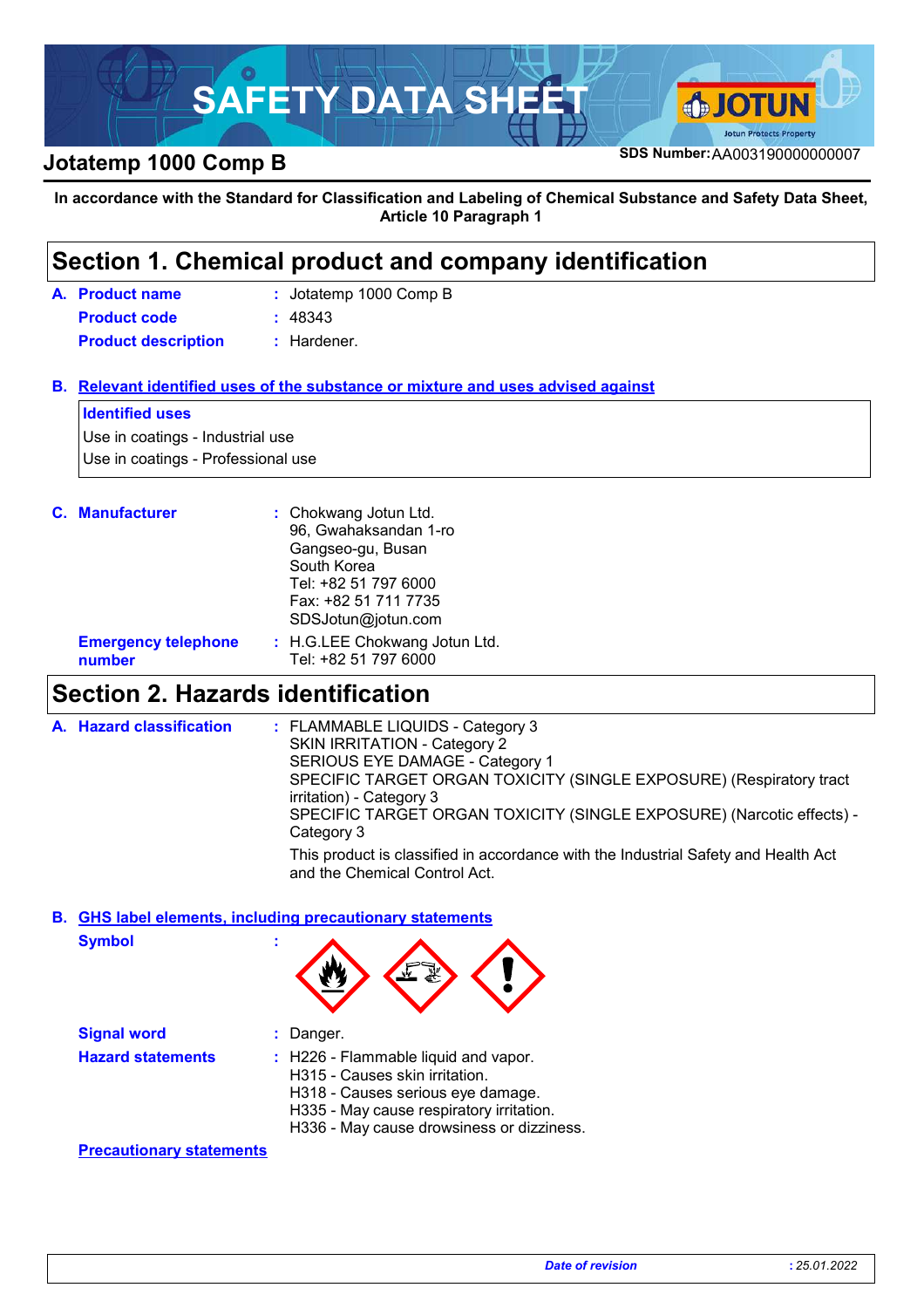### **Section 2. Hazards identification**

| <b>Prevention</b>                                            | : P280 - Wear protective gloves, protective clothing and eye or face protection.<br>P210 - Keep away from heat, hot surfaces, sparks, open flames and other ignition<br>sources. No smoking.<br>P271 - Use only outdoors or in a well-ventilated area.<br>P261 - Avoid breathing vapor.<br>P264 - Wash hands thoroughly after handling.                                                                                                                                                                                                                                                                                              |
|--------------------------------------------------------------|--------------------------------------------------------------------------------------------------------------------------------------------------------------------------------------------------------------------------------------------------------------------------------------------------------------------------------------------------------------------------------------------------------------------------------------------------------------------------------------------------------------------------------------------------------------------------------------------------------------------------------------|
| <b>Response</b>                                              | : P304 + P340, P312 - IF INHALED: Remove person to fresh air and keep<br>comfortable for breathing. Call a POISON CENTER or doctor if you feel unwell.<br>P303 + P361 + P353 - IF ON SKIN (or hair): Take off immediately all contaminated<br>clothing. Rinse skin with water.<br>P302 + P352 - IF ON SKIN: Wash with plenty of water.<br>P332 + P313 - If skin irritation occurs: Get medical advice or attention.<br>P305 + P351 + P338, P310 - IF IN EYES: Rinse cautiously with water for several<br>minutes. Remove contact lenses, if present and easy to do. Continue rinsing.<br>Immediately call a POISON CENTER or doctor. |
| <b>Storage</b>                                               | : P405 - Store locked up.<br>P403 + P233 - Store in a well-ventilated place. Keep container tightly closed.                                                                                                                                                                                                                                                                                                                                                                                                                                                                                                                          |
| <b>Disposal</b>                                              | : P501 - Dispose of contents and container in accordance with all local, regional,<br>national and international regulations.                                                                                                                                                                                                                                                                                                                                                                                                                                                                                                        |
| <b>Other hazards which do : None known.</b><br>not result in |                                                                                                                                                                                                                                                                                                                                                                                                                                                                                                                                                                                                                                      |

# **Section 3. Composition/information on ingredients**

| <b>Substance/mixture</b> | : Mixture        |
|--------------------------|------------------|
| <b>Other means of</b>    | : Not available. |
| <b>identification</b>    |                  |

**classification**

**C.**

| <b>Ingredient name</b>       | <b>Common name</b>                           | <b>I</b> dentifiers | $\frac{9}{6}$ |
|------------------------------|----------------------------------------------|---------------------|---------------|
| I titanium tetrabutanolate   | Ititanium tetrabutanolate                    | $ CAS: 5593-70-4$   | ≥95           |
| titanium tetraisopropanolate | titanium tetraisopropanolate   CAS: 546-68-9 |                     | -≤5           |

**There are no additional ingredients present which, within the current knowledge of the supplier and in the concentrations applicable, are classified as hazardous to health or the environment and hence require reporting in this section.**

**Occupational exposure limits, if available, are listed in Section 8.**

### **Section 4. First aid measures**

| A. Eye contact         | : Get medical attention immediately. Call a poison center or physician. Immediately<br>flush eyes with plenty of water, occasionally lifting the upper and lower eyelids.<br>Check for and remove any contact lenses. Continue to rinse for at least 10 minutes.<br>Chemical burns must be treated promptly by a physician.                                                                                                           |
|------------------------|---------------------------------------------------------------------------------------------------------------------------------------------------------------------------------------------------------------------------------------------------------------------------------------------------------------------------------------------------------------------------------------------------------------------------------------|
| <b>B.</b> Skin contact | : Get medical attention immediately. Call a poison center or physician. Flush<br>contaminated skin with plenty of water. Remove contaminated clothing and shoes.<br>Wash contaminated clothing thoroughly with water before removing it, or wear<br>gloves. Continue to rinse for at least 10 minutes. Chemical burns must be treated<br>promptly by a physician. Wash clothing before reuse. Clean shoes thoroughly<br>before reuse. |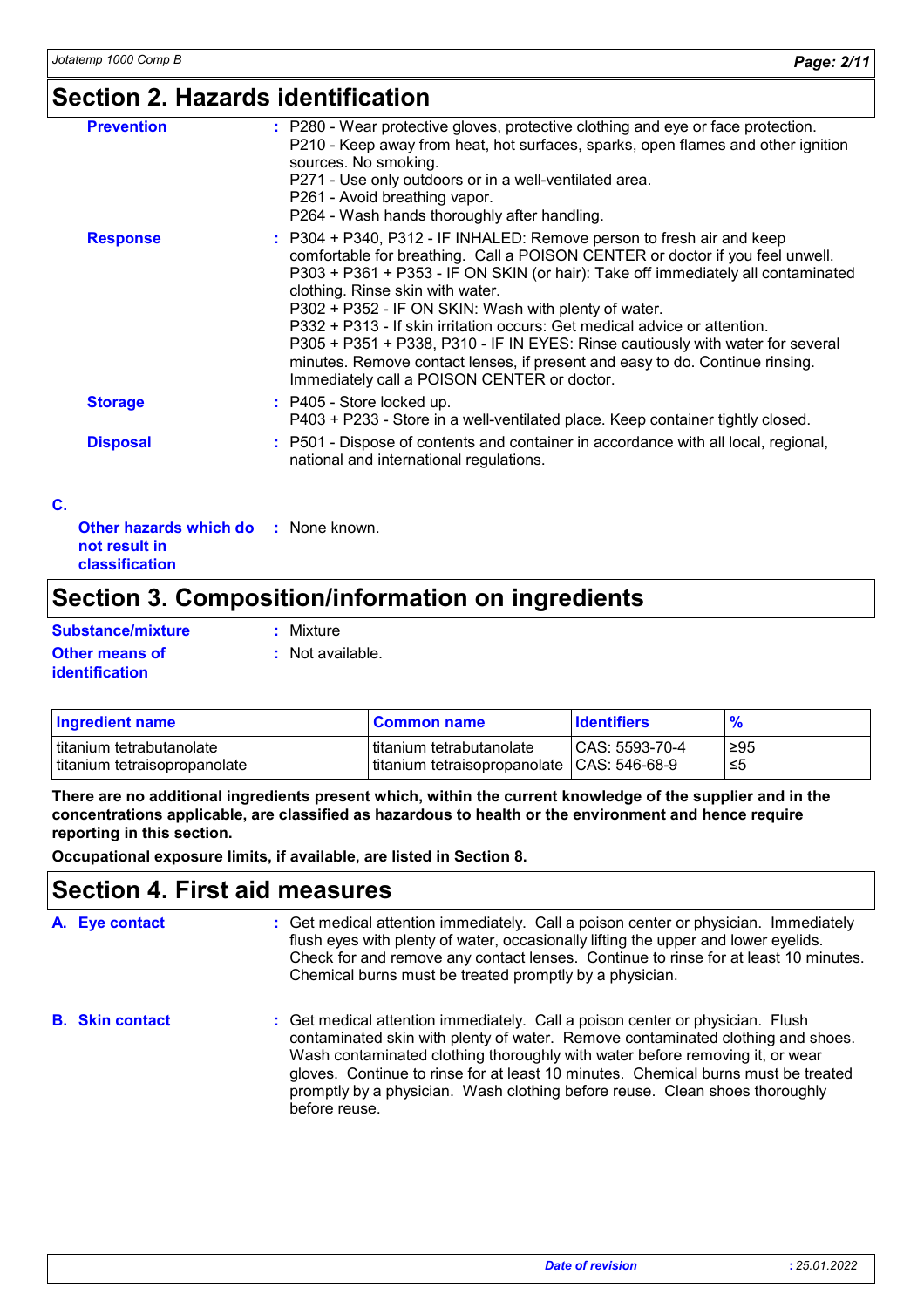## **Section 4. First aid measures**

| C. Inhalation                     | : Get medical attention immediately. Call a poison center or physician. Remove<br>victim to fresh air and keep at rest in a position comfortable for breathing. If it is<br>suspected that fumes are still present, the rescuer should wear an appropriate mask<br>or self-contained breathing apparatus. If not breathing, if breathing is irregular or if<br>respiratory arrest occurs, provide artificial respiration or oxygen by trained personnel.<br>It may be dangerous to the person providing aid to give mouth-to-mouth<br>resuscitation. If unconscious, place in recovery position and get medical attention<br>immediately. Maintain an open airway. Loosen tight clothing such as a collar, tie,<br>belt or waistband.                                                          |
|-----------------------------------|------------------------------------------------------------------------------------------------------------------------------------------------------------------------------------------------------------------------------------------------------------------------------------------------------------------------------------------------------------------------------------------------------------------------------------------------------------------------------------------------------------------------------------------------------------------------------------------------------------------------------------------------------------------------------------------------------------------------------------------------------------------------------------------------|
| <b>D.</b> Ingestion               | : Get medical attention immediately. Call a poison center or physician. Wash out<br>mouth with water. Remove dentures if any. If material has been swallowed and the<br>exposed person is conscious, give small quantities of water to drink. Stop if the<br>exposed person feels sick as vomiting may be dangerous. Do not induce vomiting<br>unless directed to do so by medical personnel. If vomiting occurs, the head should<br>be kept low so that vomit does not enter the lungs. Chemical burns must be treated<br>promptly by a physician. Never give anything by mouth to an unconscious person.<br>If unconscious, place in recovery position and get medical attention immediately.<br>Maintain an open airway. Loosen tight clothing such as a collar, tie, belt or<br>waistband. |
| E. Notes to physician             | : Treat symptomatically. Contact poison treatment specialist immediately if large<br>quantities have been ingested or inhaled.                                                                                                                                                                                                                                                                                                                                                                                                                                                                                                                                                                                                                                                                 |
| <b>Specific treatments</b>        | : No specific treatment.                                                                                                                                                                                                                                                                                                                                                                                                                                                                                                                                                                                                                                                                                                                                                                       |
| <b>Protection of first-aiders</b> | : No action shall be taken involving any personal risk or without suitable training. If it<br>is suspected that fumes are still present, the rescuer should wear an appropriate<br>mask or self-contained breathing apparatus. It may be dangerous to the person<br>providing aid to give mouth-to-mouth resuscitation. Wash contaminated clothing<br>thoroughly with water before removing it, or wear gloves.                                                                                                                                                                                                                                                                                                                                                                                |

### **See toxicological information (Section 11)**

# **Section 5. Fire-fighting measures**

| A. Extinguishing media                                                 |                                                                                                                                                                                                                                                                                                                               |
|------------------------------------------------------------------------|-------------------------------------------------------------------------------------------------------------------------------------------------------------------------------------------------------------------------------------------------------------------------------------------------------------------------------|
| <b>Suitable extinguishing</b><br>media                                 | : Use dry chemical, $CO2$ , water spray (fog) or foam.                                                                                                                                                                                                                                                                        |
| <b>Unsuitable</b><br>extinguishing media                               | : Do not use water jet.                                                                                                                                                                                                                                                                                                       |
| <b>B.</b> Specific hazards arising<br>from the chemical                | : Flammable liquid and vapor. Runoff to sewer may create fire or explosion hazard.<br>In a fire or if heated, a pressure increase will occur and the container may burst, with<br>the risk of a subsequent explosion.                                                                                                         |
| <b>Hazardous thermal</b><br>decomposition products                     | : Decomposition products may include the following materials:<br>carbon dioxide<br>carbon monoxide<br>metal oxide/oxides                                                                                                                                                                                                      |
| <b>C.</b> Special protective<br>equipment for fire-<br><b>fighters</b> | : Fire-fighters should wear appropriate protective equipment and self-contained<br>breathing apparatus (SCBA) with a full face-piece operated in positive pressure<br>mode.                                                                                                                                                   |
| <b>Special precautions for</b><br>fire-fighters                        | : Promptly isolate the scene by removing all persons from the vicinity of the incident if<br>there is a fire. No action shall be taken involving any personal risk or without<br>suitable training. Move containers from fire area if this can be done without risk.<br>Use water spray to keep fire-exposed containers cool. |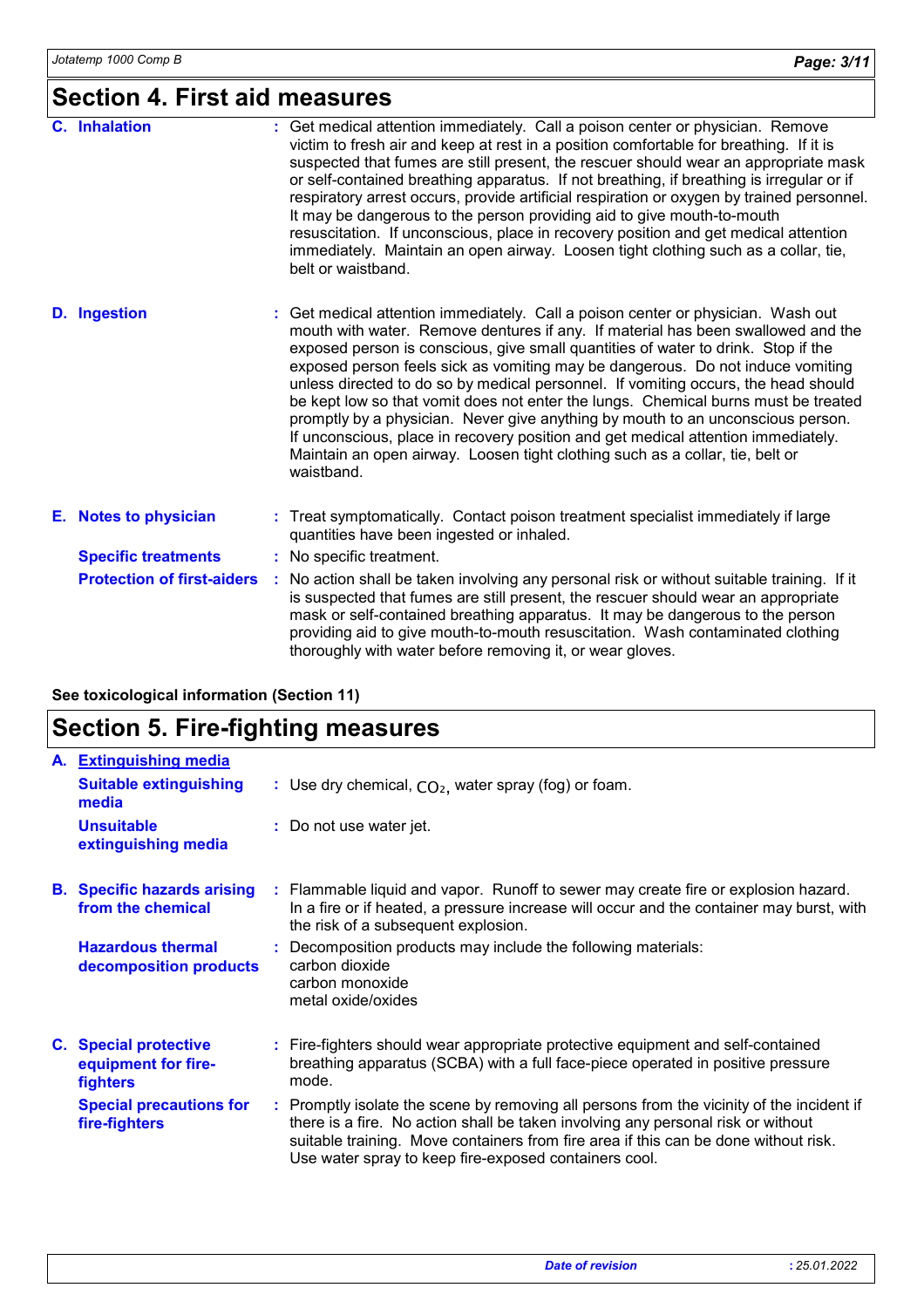# **Section 6. Accidental release measures**

| A. Personal precautions,<br>protective equipment<br>and emergency<br>procedures | : No action shall be taken involving any personal risk or without suitable training.<br>Evacuate surrounding areas. Keep unnecessary and unprotected personnel from<br>entering. Do not touch or walk through spilled material. Shut off all ignition sources.<br>No flares, smoking or flames in hazard area. Do not breathe vapor or mist. Provide<br>adequate ventilation. Wear appropriate respirator when ventilation is inadequate.<br>Put on appropriate personal protective equipment.                                                                                                                                                                                                                                                                        |  |  |
|---------------------------------------------------------------------------------|-----------------------------------------------------------------------------------------------------------------------------------------------------------------------------------------------------------------------------------------------------------------------------------------------------------------------------------------------------------------------------------------------------------------------------------------------------------------------------------------------------------------------------------------------------------------------------------------------------------------------------------------------------------------------------------------------------------------------------------------------------------------------|--|--|
| <b>B.</b> Environmental<br>precautions                                          | : Avoid dispersal of spilled material and runoff and contact with soil, waterways,<br>drains and sewers. Inform the relevant authorities if the product has caused<br>environmental pollution (sewers, waterways, soil or air).                                                                                                                                                                                                                                                                                                                                                                                                                                                                                                                                       |  |  |
| C. Methods and materials for containment and cleaning up                        |                                                                                                                                                                                                                                                                                                                                                                                                                                                                                                                                                                                                                                                                                                                                                                       |  |  |
| <b>Small spill</b>                                                              | : Stop leak if without risk. Move containers from spill area. Use spark-proof tools and<br>explosion-proof equipment. Dilute with water and mop up if water-soluble.<br>Alternatively, or if water-insoluble, absorb with an inert dry material and place in an<br>appropriate waste disposal container. Dispose of via a licensed waste disposal<br>contractor.                                                                                                                                                                                                                                                                                                                                                                                                      |  |  |
| <b>Large spill</b>                                                              | : Stop leak if without risk. Move containers from spill area. Use spark-proof tools and<br>explosion-proof equipment. Approach release from upwind. Prevent entry into<br>sewers, water courses, basements or confined areas. Wash spillages into an<br>effluent treatment plant or proceed as follows. Contain and collect spillage with non-<br>combustible, absorbent material e.g. sand, earth, vermiculite or diatomaceous earth<br>and place in container for disposal according to local regulations (see Section 13).<br>Dispose of via a licensed waste disposal contractor. Contaminated absorbent<br>material may pose the same hazard as the spilled product. Note: see Section 1 for<br>emergency contact information and Section 13 for waste disposal. |  |  |

# **Section 7. Handling and storage**

### **A. Precautions for safe handling**

| <b>Protective measures</b>                                                   | : Put on appropriate personal protective equipment (see Section 8). Do not get in<br>eyes or on skin or clothing. Do not breathe vapor or mist. Do not ingest. Use only<br>with adequate ventilation. Wear appropriate respirator when ventilation is<br>inadequate. Do not enter storage areas and confined spaces unless adequately<br>ventilated. Keep in the original container or an approved alternative made from a<br>compatible material, kept tightly closed when not in use. Store and use away from<br>heat, sparks, open flame or any other ignition source. Use explosion-proof electrical<br>(ventilating, lighting and material handling) equipment. Use only non-sparking tools.<br>Take precautionary measures against electrostatic discharges. Empty containers<br>retain product residue and can be hazardous. Do not reuse container. |
|------------------------------------------------------------------------------|-------------------------------------------------------------------------------------------------------------------------------------------------------------------------------------------------------------------------------------------------------------------------------------------------------------------------------------------------------------------------------------------------------------------------------------------------------------------------------------------------------------------------------------------------------------------------------------------------------------------------------------------------------------------------------------------------------------------------------------------------------------------------------------------------------------------------------------------------------------|
| <b>Advice on general</b><br>occupational hygiene                             | : Eating, drinking and smoking should be prohibited in areas where this material is<br>handled, stored and processed. Workers should wash hands and face before<br>eating, drinking and smoking. Remove contaminated clothing and protective<br>equipment before entering eating areas. See also Section 8 for additional<br>information on hygiene measures.                                                                                                                                                                                                                                                                                                                                                                                                                                                                                               |
| <b>B.</b> Conditions for safe<br>storage, including any<br>incompatibilities | : Store in accordance with local regulations. Store in a segregated and approved<br>area. Store in original container protected from direct sunlight in a dry, cool and well-<br>ventilated area, away from incompatible materials (see Section 10) and food and<br>drink. Store locked up. Eliminate all ignition sources. Separate from oxidizing<br>materials. Keep container tightly closed and sealed until ready for use. Containers<br>that have been opened must be carefully resealed and kept upright to prevent<br>leakage. Do not store in unlabeled containers. Use appropriate containment to<br>avoid environmental contamination. See Section 10 for incompatible materials<br>before handling or use.                                                                                                                                      |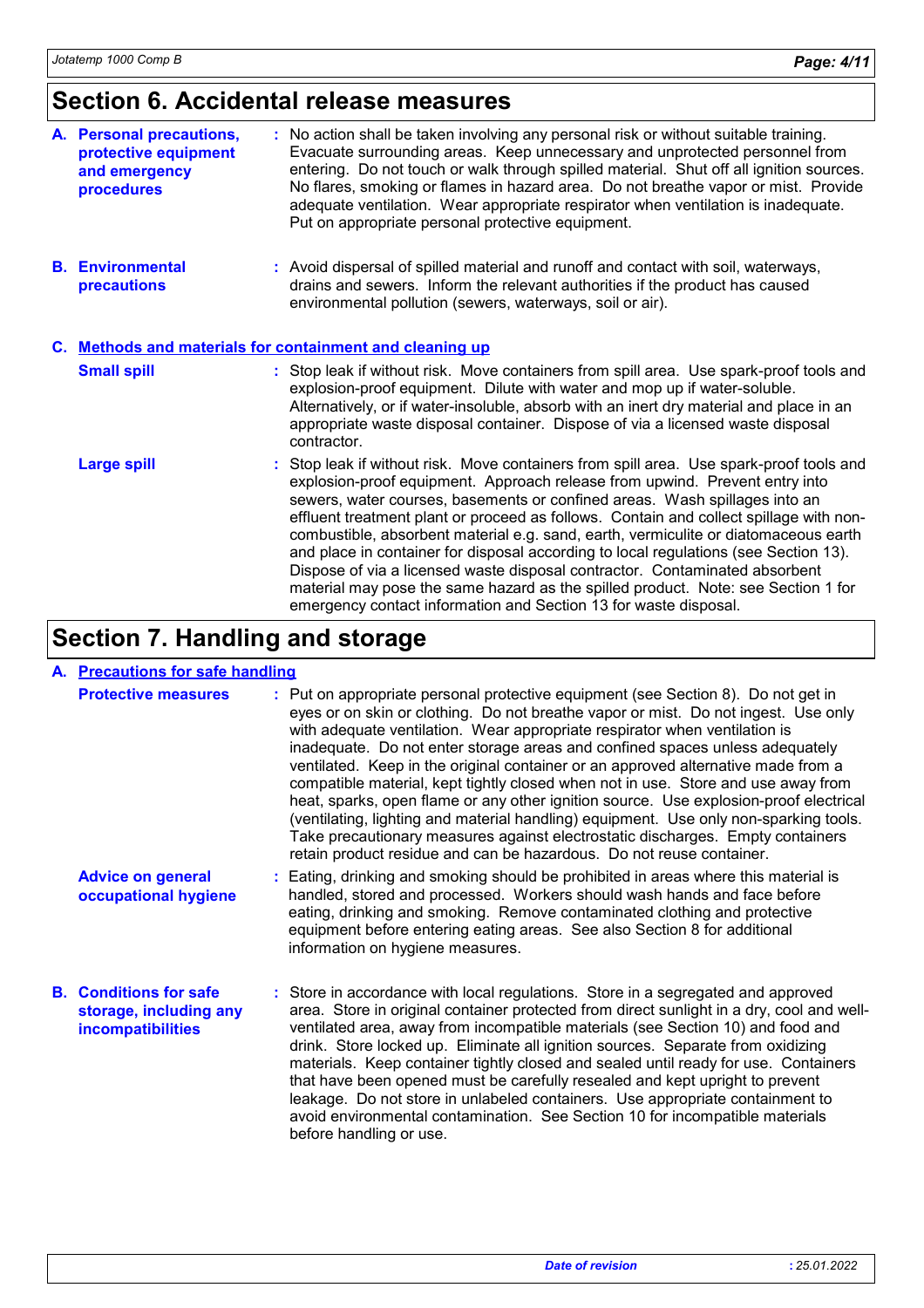# **Section 8. Exposure controls/personal protection**

### **A. Control parameters**

### **Occupational exposure limits**

None.

| <b>B.</b> Appropriate engineering<br>controls | : Use only with adequate ventilation. Use process enclosures, local exhaust<br>ventilation or other engineering controls to keep worker exposure to airborne<br>contaminants below any recommended or statutory limits. The engineering controls<br>also need to keep gas, vapor or dust concentrations below any lower explosive<br>limits. Use explosion-proof ventilation equipment.                                                                                                                                                                                                                                                                                                                                                                                                                                             |
|-----------------------------------------------|-------------------------------------------------------------------------------------------------------------------------------------------------------------------------------------------------------------------------------------------------------------------------------------------------------------------------------------------------------------------------------------------------------------------------------------------------------------------------------------------------------------------------------------------------------------------------------------------------------------------------------------------------------------------------------------------------------------------------------------------------------------------------------------------------------------------------------------|
| <b>Environmental</b><br>exposure controls     | Emissions from ventilation or work process equipment should be checked to ensure<br>they comply with the requirements of environmental protection legislation. In some<br>cases, fume scrubbers, filters or engineering modifications to the process<br>equipment will be necessary to reduce emissions to acceptable levels.                                                                                                                                                                                                                                                                                                                                                                                                                                                                                                       |
| C. Personal protective equipment              |                                                                                                                                                                                                                                                                                                                                                                                                                                                                                                                                                                                                                                                                                                                                                                                                                                     |
| <b>Respiratory protection</b>                 | : If workers are exposed to concentrations above the exposure limit, they must use<br>appropriate, certified respirators. Use respiratory mask with charcoal and dust filter<br>when spraying this product(as filter combination A2-P2 or NIOSH-approved P95). In<br>confined spaces, use compressed-air or fresh-air respiratory equipment. When use<br>of roller or brush, consider use of charcoalfilter.                                                                                                                                                                                                                                                                                                                                                                                                                        |
| <b>Eye protection</b>                         | : Use safety eyewear designed to protect against splash of liquids.                                                                                                                                                                                                                                                                                                                                                                                                                                                                                                                                                                                                                                                                                                                                                                 |
| <b>Hand protection</b>                        | : There is no one glove material or combination of materials that will give unlimited<br>resistance to any individual or combination of chemicals.<br>The breakthrough time must be greater than the end use time of the product.<br>The instructions and information provided by the glove manufacturer on use,<br>storage, maintenance and replacement must be followed.<br>Gloves should be replaced regularly and if there is any sign of damage to the glove<br>material.<br>Always ensure that gloves are free from defects and that they are stored and used<br>correctly.<br>The performance or effectiveness of the glove may be reduced by physical/chemical<br>damage and poor maintenance.<br>Barrier creams may help to protect the exposed areas of the skin but should not be<br>applied once exposure has occurred. |
|                                               | Wear suitable gloves tested to EN374.<br>Recommended, gloves(breakthrough time) > 8 hours: butyl rubber                                                                                                                                                                                                                                                                                                                                                                                                                                                                                                                                                                                                                                                                                                                             |
|                                               | For right choice of glove materials, with focus on chemical resistance and time of<br>penetration, seek advice by the supplier of chemical resistant gloves.<br>The user must check that the final choice of type of glove selected for handling this<br>product is the most appropriate and takes into account the particular conditions of                                                                                                                                                                                                                                                                                                                                                                                                                                                                                        |
|                                               | use, as included in the user's risk assessment.                                                                                                                                                                                                                                                                                                                                                                                                                                                                                                                                                                                                                                                                                                                                                                                     |
| <b>Body protection</b>                        | Personal protective equipment for the body should be selected based on the task<br>being performed and the risks involved and should be approved by a specialist<br>before handling this product. When there is a risk of ignition from static electricity,<br>wear anti-static protective clothing. For the greatest protection from static<br>discharges, clothing should include anti-static overalls, boots and gloves.                                                                                                                                                                                                                                                                                                                                                                                                         |
| <b>Hygiene measures</b>                       | : Wash hands, forearms and face thoroughly after handling chemical products, before<br>eating, smoking and using the lavatory and at the end of the working period.<br>Appropriate techniques should be used to remove potentially contaminated clothing.<br>Wash contaminated clothing before reusing. Ensure that eyewash stations and<br>safety showers are close to the workstation location.                                                                                                                                                                                                                                                                                                                                                                                                                                   |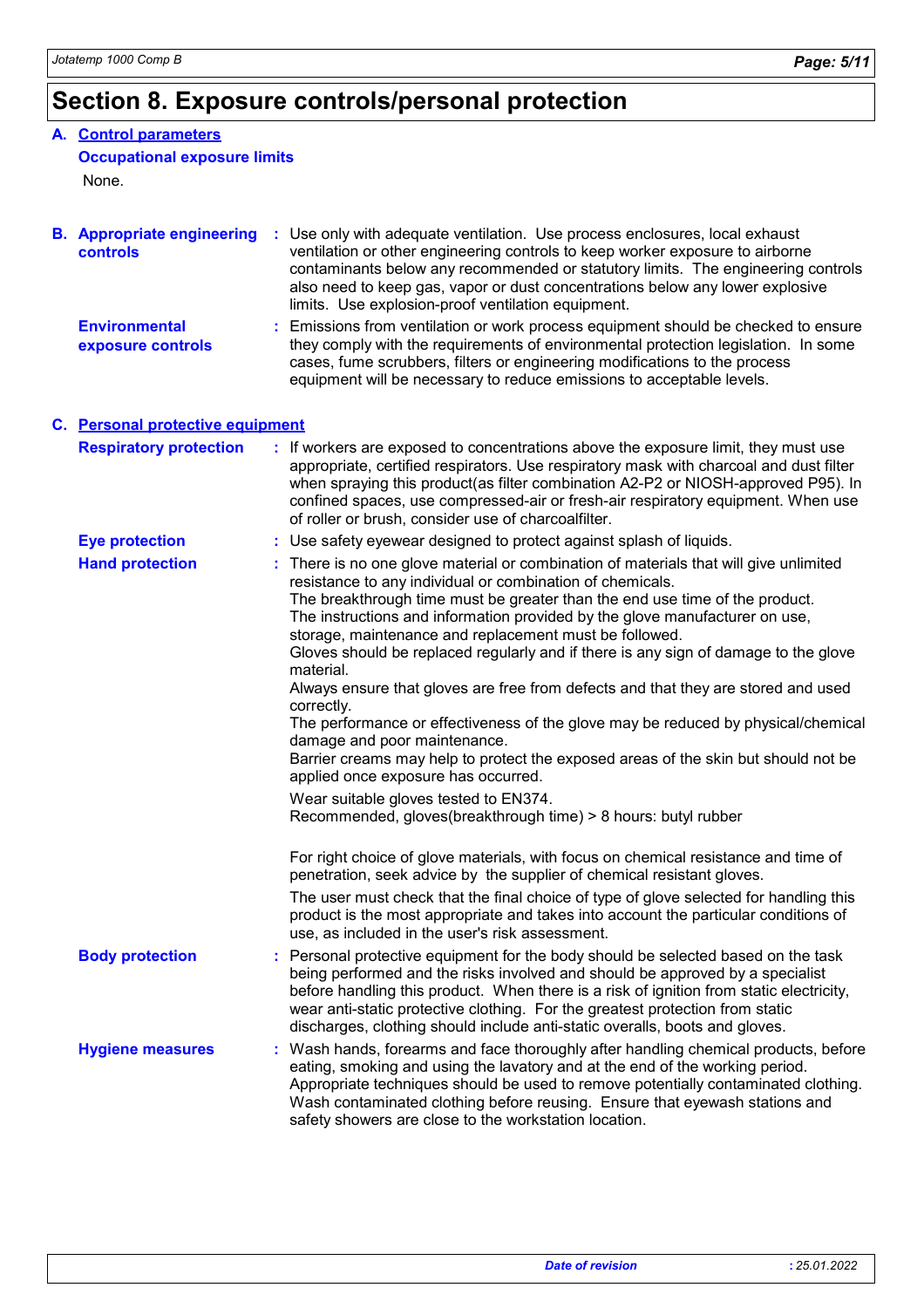# **Section 9. Physical and chemical properties**

The conditions of measurement of all properties are at standard temperature and pressure unless otherwise indicated.

|    | A. Appearance                                                        |                                                                     |
|----|----------------------------------------------------------------------|---------------------------------------------------------------------|
|    | <b>Physical state</b>                                                | : Liquid.                                                           |
|    | <b>Color</b>                                                         | Colorless.                                                          |
|    | <b>B.</b> Odor                                                       | Characteristic.                                                     |
|    | <b>C.</b> Odor threshold                                             | Not available.                                                      |
|    | D. pH                                                                | Not applicable.                                                     |
|    | <b>E.</b> Melting/freezing point                                     | : Not applicable.                                                   |
| F. | <b>Boiling point, initial</b><br>boiling point, and<br>boiling range | : Lowest known value: 220°C (428°F) (titanium tetraisopropanolate). |
|    | G. Flash point                                                       | : Closed cup: $40^{\circ}$ C (104 $^{\circ}$ F)                     |
|    | <b>Fire point</b>                                                    | Not available.                                                      |
|    | <b>H.</b> Evaporation rate                                           | Not available.                                                      |
| ı. | Flammability (solid, gas) : Not available.                           |                                                                     |
|    | J. Lower and upper<br>explosive (flammable)<br><b>limits</b>         | : Not available.                                                    |
|    | K. Vapor pressure                                                    | : Not available.                                                    |
|    | L. Solubility                                                        | Insoluble in the following materials: cold water and hot water.     |
|    | <b>Solubility in water</b>                                           | Not available.                                                      |
|    | <b>M.</b> Vapor density                                              | : Not available.                                                    |
|    | N. Relative density                                                  | 0.996 g/cm <sup>3</sup> @ 20 °C                                     |
|    | <b>O.</b> Partition coefficient: n-<br>octanol/water                 | : Not available.                                                    |
|    | P. Auto-ignition<br>temperature                                      | : Not available.                                                    |
|    | <b>Q.</b> Decomposition<br>temperature                               | : Not available.                                                    |
|    | R. Viscosity                                                         | : Kinematic (40°C (104°F)): >20.5 mm <sup>2</sup> /s (>20.5 cSt)    |
|    | Flow time (ISO 2431)                                                 | Not available.                                                      |
|    | S. Molecular weight                                                  | : Not applicable.                                                   |
|    | <b>Particle characteristics</b>                                      |                                                                     |

**Median particle size :** Not applicable.

|                              | <b>Section 10. Stability and reactivity</b>   |  |                                                                                                                                                                              |  |  |  |
|------------------------------|-----------------------------------------------|--|------------------------------------------------------------------------------------------------------------------------------------------------------------------------------|--|--|--|
| <b>A.</b> Chemical stability | : The product is stable.                      |  |                                                                                                                                                                              |  |  |  |
|                              | <b>Possibility of hazardous</b><br>reactions  |  | : Under normal conditions of storage and use, hazardous reactions will not occur.                                                                                            |  |  |  |
|                              | <b>B.</b> Conditions to avoid                 |  | : Avoid all possible sources of ignition (spark or flame). Do not pressurize, cut, weld,<br>braze, solder, drill, grind or expose containers to heat or sources of ignition. |  |  |  |
|                              | C. Incompatible materials                     |  | : Keep away from the following materials to prevent strong exothermic reactions:<br>oxidizing agents, strong alkalis, strong acids.                                          |  |  |  |
|                              | <b>D.</b> Hazardous<br>decomposition products |  | : Under normal conditions of storage and use, hazardous decomposition products<br>should not be produced.                                                                    |  |  |  |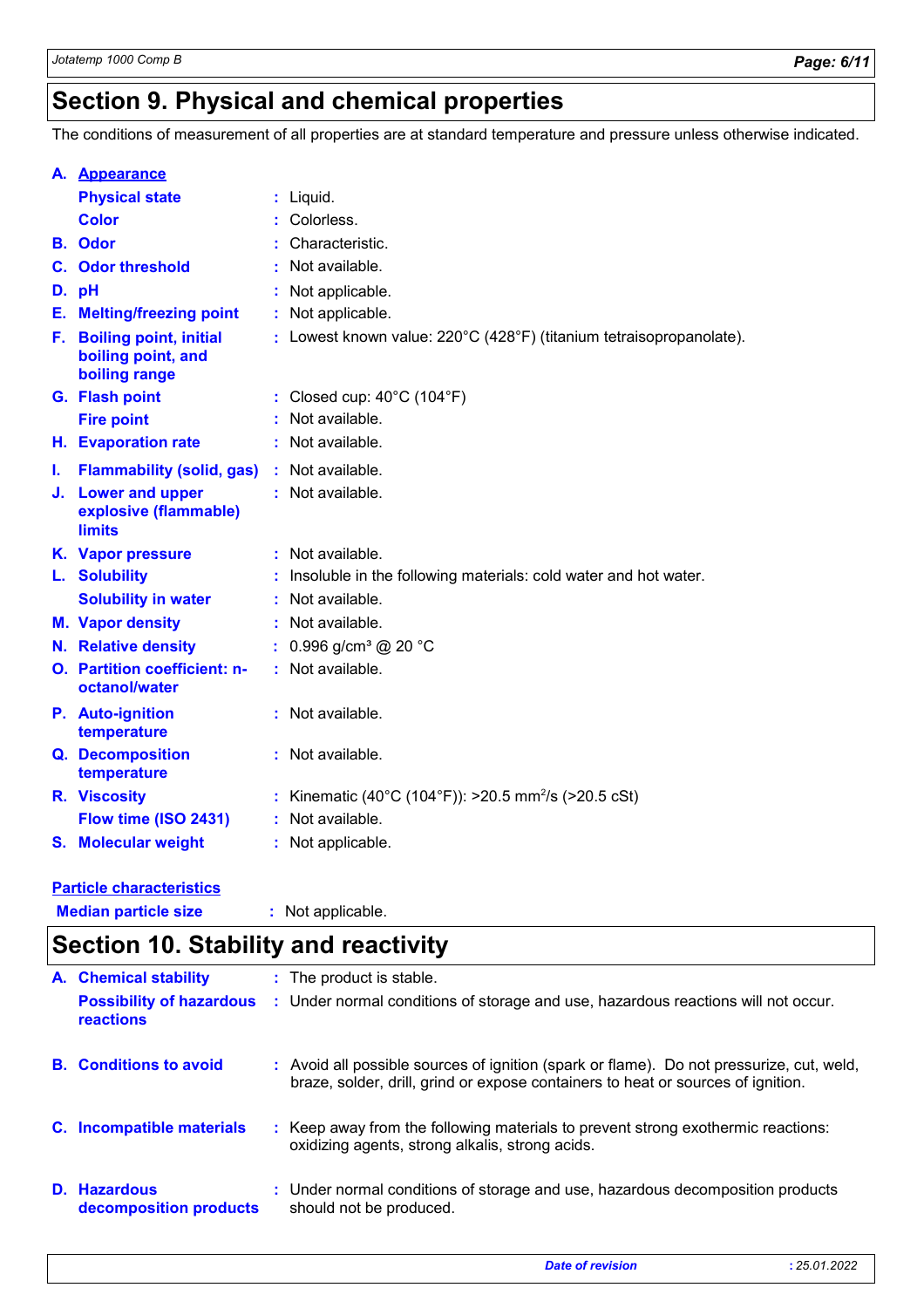# **Section 11. Toxicological information**

There are no data available on the mixture itself. See Sections 2 and 3 for details.

Exposure to component solvent vapor concentrations in excess of the stated occupational exposure limit may result in adverse health effects such as mucous membrane and respiratory system irritation and adverse effects on the kidneys, liver and central nervous system. Solvents may cause some of the above effects by absorption through the skin. Repeated or prolonged contact with the mixture may cause removal of natural fat from the skin, resulting in non-allergic contact dermatitis and absorption through the skin. Ingestion may cause nausea, diarrhea and vomiting.

#### **A. Information on the likely :** Not available. **routes of exposure**

| <b>Potential acute health effects</b> |                                                                                                                                                                                           |  |  |  |  |
|---------------------------------------|-------------------------------------------------------------------------------------------------------------------------------------------------------------------------------------------|--|--|--|--|
| <b>Inhalation</b>                     | : May cause drowsiness or dizziness. May cause respiratory irritation.                                                                                                                    |  |  |  |  |
| <b>Ingestion</b>                      | : No known significant effects or critical hazards.                                                                                                                                       |  |  |  |  |
| <b>Skin contact</b>                   | $:$ Causes skin irritation.                                                                                                                                                               |  |  |  |  |
| <b>Eye contact</b>                    | : Causes serious eye damage.                                                                                                                                                              |  |  |  |  |
| <b>Over-exposure signs/symptoms</b>   |                                                                                                                                                                                           |  |  |  |  |
| <b>Inhalation</b>                     | : Adverse symptoms may include the following:<br>respiratory tract irritation<br>coughing<br>nausea or vomiting<br>headache<br>drowsiness/fatigue<br>dizziness/vertigo<br>unconsciousness |  |  |  |  |
| <b>Ingestion</b>                      | : Adverse symptoms may include the following:<br>stomach pains                                                                                                                            |  |  |  |  |
| <b>Skin contact</b>                   | : Adverse symptoms may include the following:<br>pain or irritation<br>redness<br>blistering may occur                                                                                    |  |  |  |  |
| <b>Eye contact</b>                    | : Adverse symptoms may include the following:<br>pain<br>watering<br>redness                                                                                                              |  |  |  |  |

### **B. Health hazards**

### **Acute toxicity**

| <b>Product/ingredient name Result</b> |           | <b>Species</b> | <b>Dose</b> | <b>Exposure</b> |
|---------------------------------------|-----------|----------------|-------------|-----------------|
| titanium tetrabutanolate              | LD50 Oral | Rat            | 3122 mg/kg  |                 |

#### **Irritation/Corrosion**

| <b>Product/ingredient name</b>                          | <b>Result</b>        | <b>Species</b>                     | <b>Score</b>   | <b>Exposure</b>               | <b>Observation</b> |
|---------------------------------------------------------|----------------------|------------------------------------|----------------|-------------------------------|--------------------|
| titanium tetrabutanolate                                | Eyes - Irritant      | Mammal -<br>species<br>unspecified | $\blacksquare$ |                               |                    |
|                                                         | Skin - Mild irritant | Mammal -<br>species<br>unspecified | ٠              |                               |                    |
| titanium tetraisopropanolate   Eyes - Moderate irritant |                      | Rabbit                             | ۰              | l 24 hours 20<br>milligrams   |                    |
|                                                         | Skin - Mild irritant | Rabbit                             | ۰              | 24 hours<br>500<br>milligrams |                    |
|                                                         | Eyes - Mild irritant | Mammal-<br>species<br>unspecified  | ۰              |                               |                    |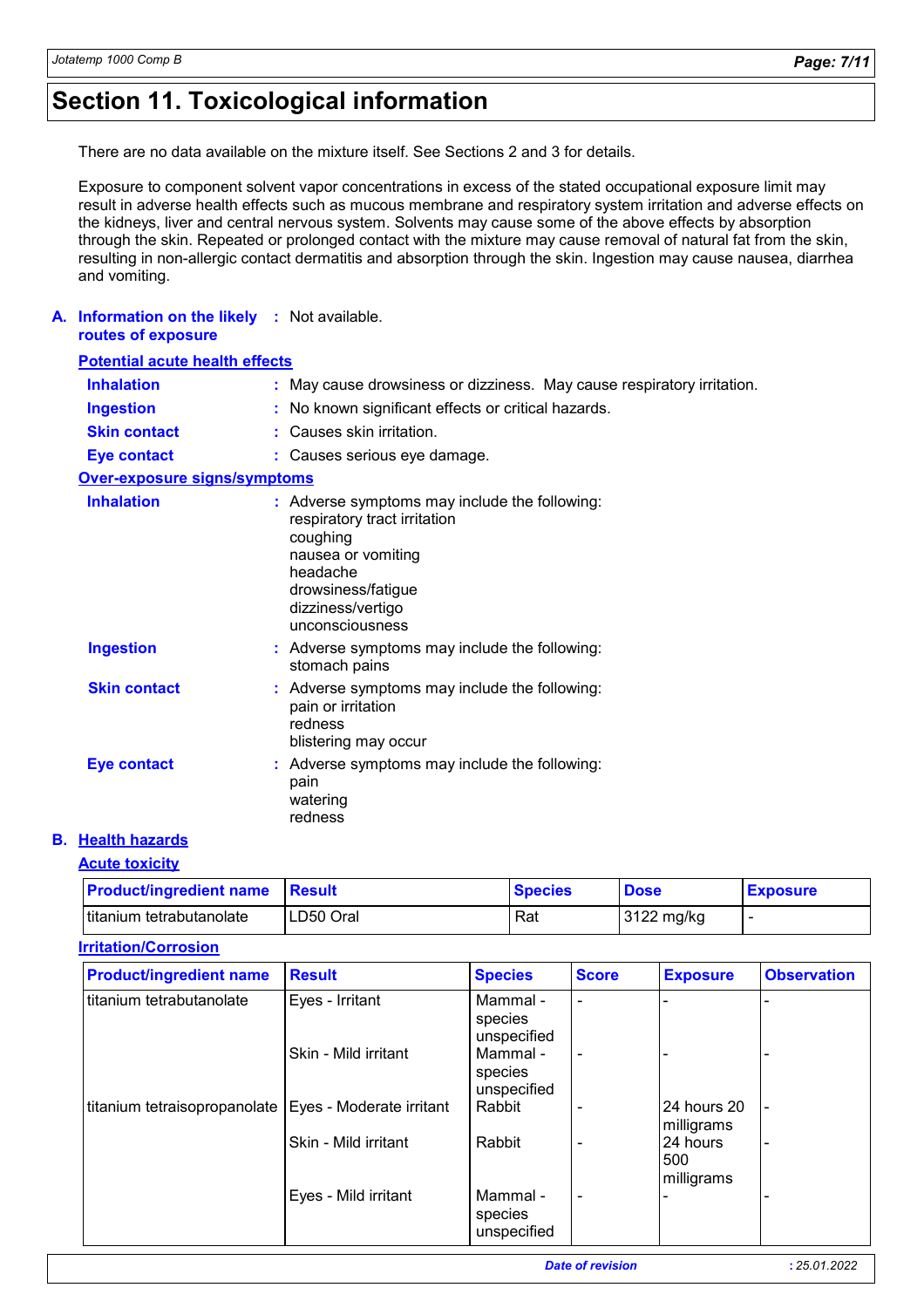# **Section 11. Toxicological information**

### **Sensitization**

Not available.

#### **CMR - ISHA Article 42 Occupational Exposure Limits**

Not available.

| <b>Mutagenicity</b>       |                                                     |  |  |  |  |
|---------------------------|-----------------------------------------------------|--|--|--|--|
| <b>Conclusion/Summary</b> | : No known significant effects or critical hazards. |  |  |  |  |
| <b>Carcinogenicity</b>    |                                                     |  |  |  |  |
| <b>Conclusion/Summary</b> | : No known significant effects or critical hazards. |  |  |  |  |

**Reproductive toxicity**

Not available.

#### **Teratogenicity**

**Conclusion/Summary :** No known significant effects or critical hazards. **Specific target organ toxicity (single exposure)**

| <b>Product/ingredient name</b> | <b>Category</b> | <b>Route of</b><br><b>exposure</b> | <b>Target organs</b>                    |
|--------------------------------|-----------------|------------------------------------|-----------------------------------------|
| l titanium tetrabutanolate     | Category 3      | $\overline{\phantom{0}}$           | <b>Respiratory tract</b><br>lirritation |
|                                | Category 3      |                                    | Narcotic effects                        |
| titanium tetraisopropanolate   | Category 3      | $\overline{\phantom{0}}$           | Narcotic effects                        |

#### **Specific target organ toxicity (repeated exposure)**

Not available.

#### **Aspiration hazard**

Not available.

#### **Potential chronic health effects**

### **Chronic toxicity**

| <b>General</b>               | : No known significant effects or critical hazards. |
|------------------------------|-----------------------------------------------------|
| <b>Carcinogenicity</b>       | : No known significant effects or critical hazards. |
| <b>Mutagenicity</b>          | : No known significant effects or critical hazards. |
| <b>Reproductive toxicity</b> | : No known significant effects or critical hazards. |

#### **Numerical measures of toxicity**

#### **Acute toxicity estimates**

| <b>Product/ingredient name</b> | Oral (mg/<br>kg) | <b>Dermal</b><br>(mg/kg) | Inhalation Inhalation Inhalation<br>(gases)<br>(ppm) | (vapors)<br>(mg/l) | <b>(dusts)</b><br>and mists)<br>(mg/l) |
|--------------------------------|------------------|--------------------------|------------------------------------------------------|--------------------|----------------------------------------|
| I titanium tetrabutanolate     | 3122             | N/A                      | N/A                                                  | N/A                | N/A                                    |

# **Section 12. Ecological information**

#### **A. Ecotoxicity**

Not available. No known significant effects or critical hazards.

#### **Persistence and degradability B.**

Not available.

#### **Bioaccumulative potential C.**

Not available.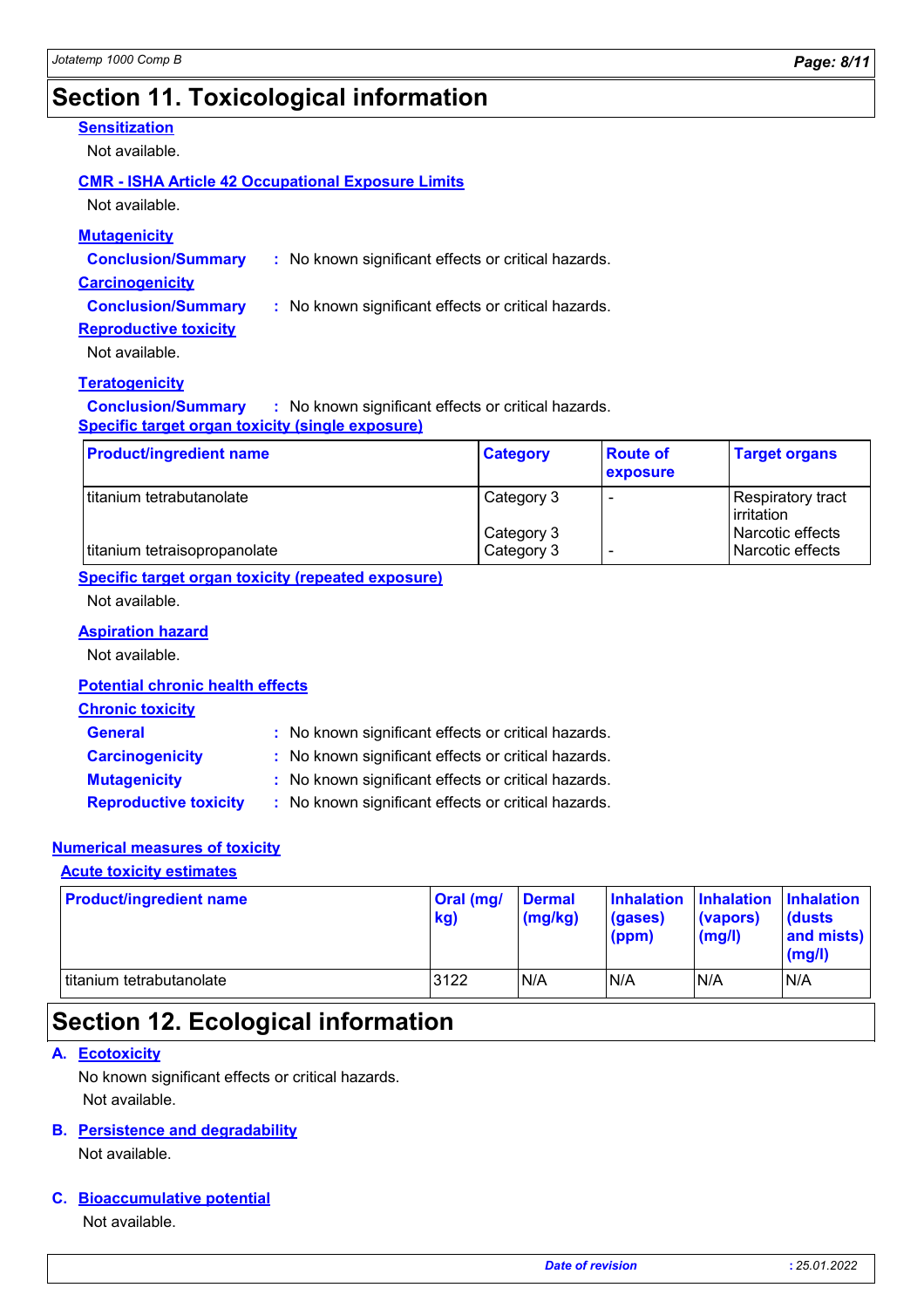# **Section 12. Ecological information**

| <b>D.</b> Mobility in soil                              |                  |  |  |  |  |
|---------------------------------------------------------|------------------|--|--|--|--|
| <b>Soil/water partition</b><br><b>coefficient (Koc)</b> | : Not available. |  |  |  |  |

**:** No known significant effects or critical hazards. **E.**

### **Section 13. Disposal considerations**

| A. Disposal methods | : The generation of waste should be avoided or minimized wherever possible.<br>Disposal of this product, solutions and any by-products should at all times comply<br>with the requirements of environmental protection and waste disposal legislation<br>and any regional local authority requirements. Dispose of surplus and non-<br>recyclable products via a licensed waste disposal contractor. Waste should not be<br>disposed of untreated to the sewer unless fully compliant with the requirements of<br>all authorities with jurisdiction. Waste packaging should be recycled. Incineration or<br>landfill should only be considered when recycling is not feasible. |
|---------------------|--------------------------------------------------------------------------------------------------------------------------------------------------------------------------------------------------------------------------------------------------------------------------------------------------------------------------------------------------------------------------------------------------------------------------------------------------------------------------------------------------------------------------------------------------------------------------------------------------------------------------------------------------------------------------------|
|                     |                                                                                                                                                                                                                                                                                                                                                                                                                                                                                                                                                                                                                                                                                |

**B. Disposal precautions :** This material and its container must be disposed of in a safe way. Care should be taken when handling emptied containers that have not been cleaned or rinsed out. Empty containers or liners may retain some product residues. Vapor from product residues may create a highly flammable or explosive atmosphere inside the container. Do not cut, weld or grind used containers unless they have been cleaned thoroughly internally. Avoid dispersal of spilled material and runoff and contact with soil, waterways, drains and sewers.

### **Section 14. Transport information**

|                                         | <b>UN</b>                                                             | <b>IMDG</b>                                                           | <b>IATA</b>                                                           |
|-----------------------------------------|-----------------------------------------------------------------------|-----------------------------------------------------------------------|-----------------------------------------------------------------------|
| A. UN number                            | <b>UN1993</b>                                                         | <b>UN1993</b>                                                         | <b>UN1993</b>                                                         |
| <b>B. UN proper</b><br>shipping name    | Flammable liquid, n.o.s.<br>(titanium tetrabutanolate,<br>butan-1-ol) | Flammable liquid, n.o.s.<br>(titanium tetrabutanolate,<br>butan-1-ol) | Flammable liquid, n.o.s.<br>(titanium tetrabutanolate,<br>butan-1-ol) |
| <b>C. Transport</b><br>hazard class(es) | 3                                                                     | 3                                                                     | 3                                                                     |
| D. Packing group                        | $\mathbf{III}$                                                        | III                                                                   | $\mathbf{III}$                                                        |
| <b>E. Environmental</b><br>hazards      | No.                                                                   | No.                                                                   | No.                                                                   |

**Additional information**

**UN**

Tunnel restriction code: (D/E) **:** Hazard identification number: 30

- **IMDG**
- **Emergency schedules** F-E, S-E **:**

**F. Special precautions for user**

**Transport within user's premises:** always transport in closed containers that are **:** upright and secure. Ensure that persons transporting the product know what to do in the event of an accident or spillage.

**Transport in bulk according to IMO instruments :** Not available.

Transport in accordance with ADR/RID, IMDG/IMO and ICAO/IATA and national regulation.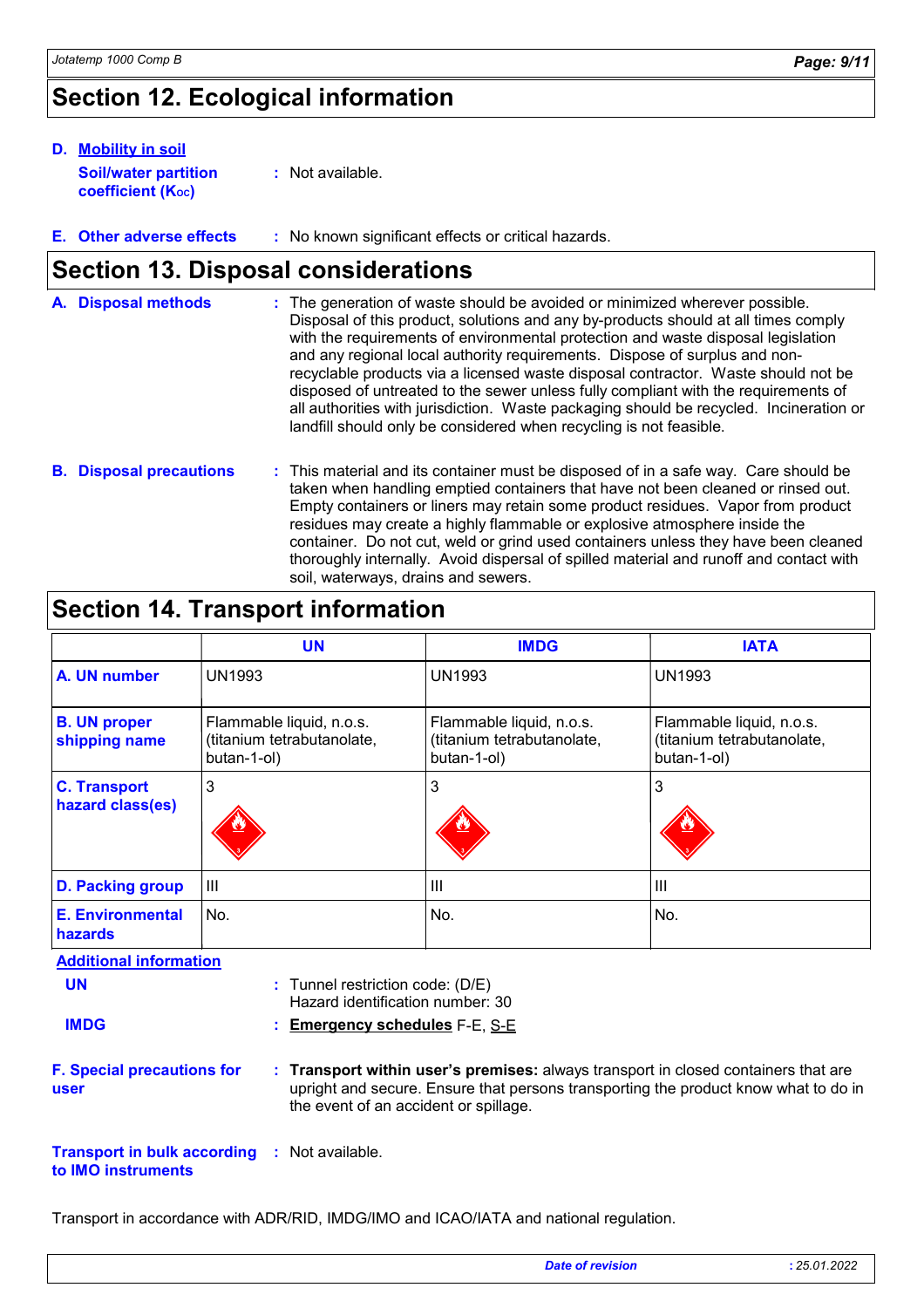# **Section 15. Regulatory information**

| A. Regulation according to ISHA                                                                                              |                                                                    |
|------------------------------------------------------------------------------------------------------------------------------|--------------------------------------------------------------------|
| <b>ISHA article 117</b><br>(Harmful substances<br>prohibited from<br>manufacture)                                            | : None of the components are listed.                               |
| <b>ISHA article 118</b><br>(Harmful substances<br>requiring permission)                                                      | : None of the components are listed.                               |
| <b>Article 2 of Youth</b><br><b>Protection Act on</b><br><b>Substances Hazardous</b><br>to Youth                             | : Not applicable.                                                  |
|                                                                                                                              | <b>Exposure Limits of Chemical Substances and Physical Factors</b> |
| None of the components have an OEL.                                                                                          |                                                                    |
| <b>Annex 19 (Exposure</b><br>standards established<br>for harmful factors)                                                   | <b>ISHA Enforcement Regs</b> : None of the components are listed.  |
| <b>Annex 21 (Harmful</b><br><b>factors subject to Work</b><br><b>Environment</b><br><b>Measurement)</b>                      | <b>ISHA Enforcement Regs</b> : None of the components are listed.  |
| <b>ISHA Enforcement Regs</b><br><b>Annex 22 (Harmful</b><br><b>Factors Subject to</b><br><b>Special Health Check-</b><br>up) | : None of the components are listed.                               |
| <b>Standard of Industrial</b><br><b>Safety and Health</b><br><b>Annex 12 (Hazardous</b><br>substances subject to<br>control) | : None of the components are listed.                               |
| <b>B.</b> Regulation according to Chemicals Control Act                                                                      |                                                                    |
|                                                                                                                              | <b>CCA Article 11 (TRI)</b> : None of the components are listed.   |
| <b>Reach Article 27)</b>                                                                                                     | Article 18 Prohibited (K-: None of the components are listed.      |
| <b>Article 19 Subject to</b><br>authorization (K-Reach<br><b>Article 25)</b>                                                 | : None of the components are listed.                               |
| <b>Article 20 Toxic</b><br><b>Chemicals (K-Reach</b><br><b>Article 20)</b>                                                   | : Not applicable                                                   |
| <b>Reach Article 27)</b>                                                                                                     | Article 20 Restricted (K-: None of the components are listed.      |
| <b>CCA Article 39</b><br><b>(Accident Precaution</b><br><b>Chemicals)</b>                                                    | : None of the components are listed.                               |
| <b>Existing Chemical</b><br><b>Substances Subject to</b><br><b>Registration</b>                                              | : None of the components are listed.                               |